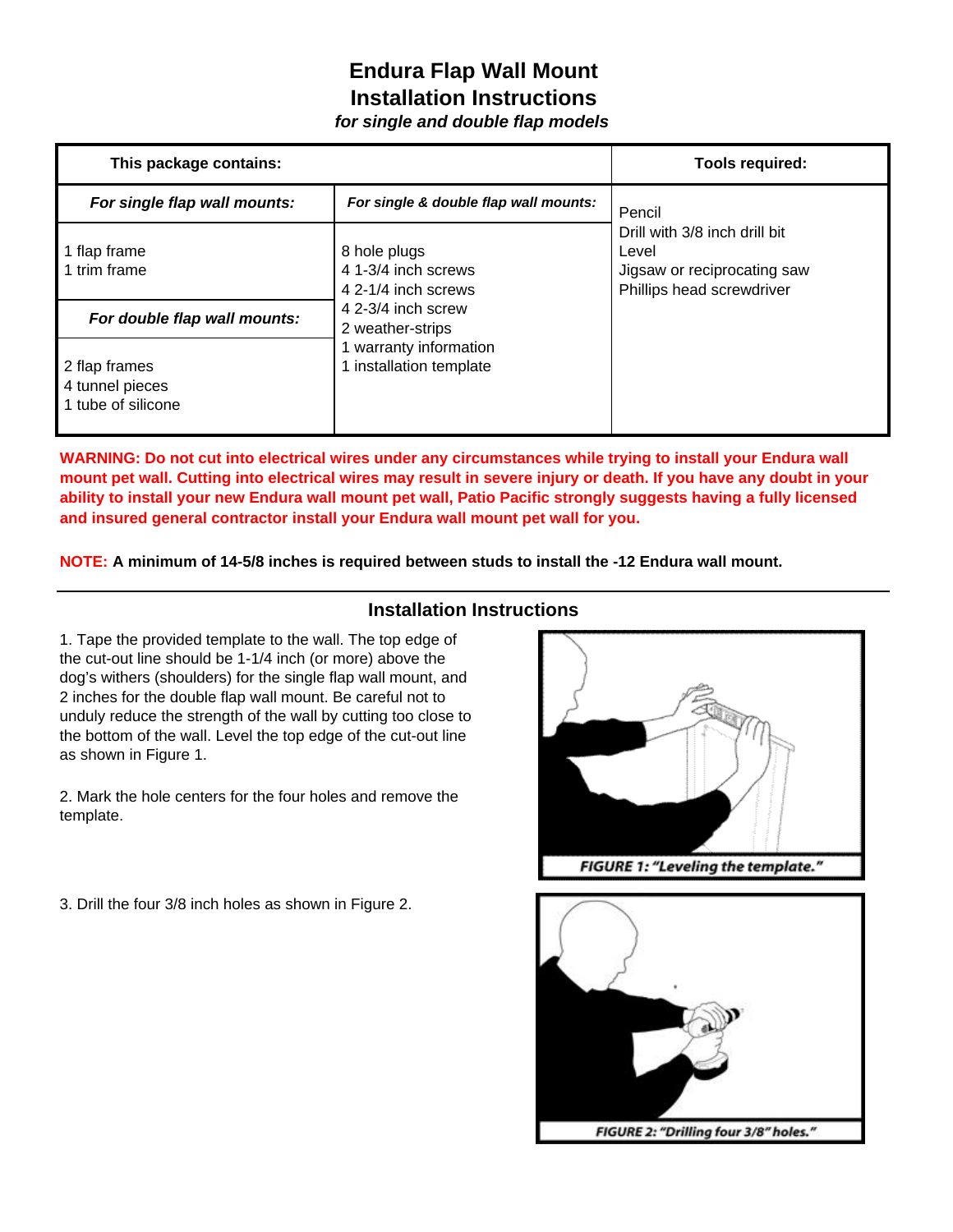4. Draw lines to connect the outsides of the holes using a straight edge as shown on the template.

5. Cut along the line as shown in Figure 3.

6. Install the weather-stripping into the groove on both frames with the start/end gap at the bottom.

7. If a single flap wall mount, place the pet wall trim frame on the outside of the wall and the flap frame on the inside and skip to Step 14.

8. If a double flap wall mount, assemble the four-piece tunnel by first bending the screw tabs down as shown in Figure 4 in the top and bottom tunnel pieces (the two identical shorter pieces).

9. Remove the screws in the four corners of the flap frame assembly as shown in Figure 5.